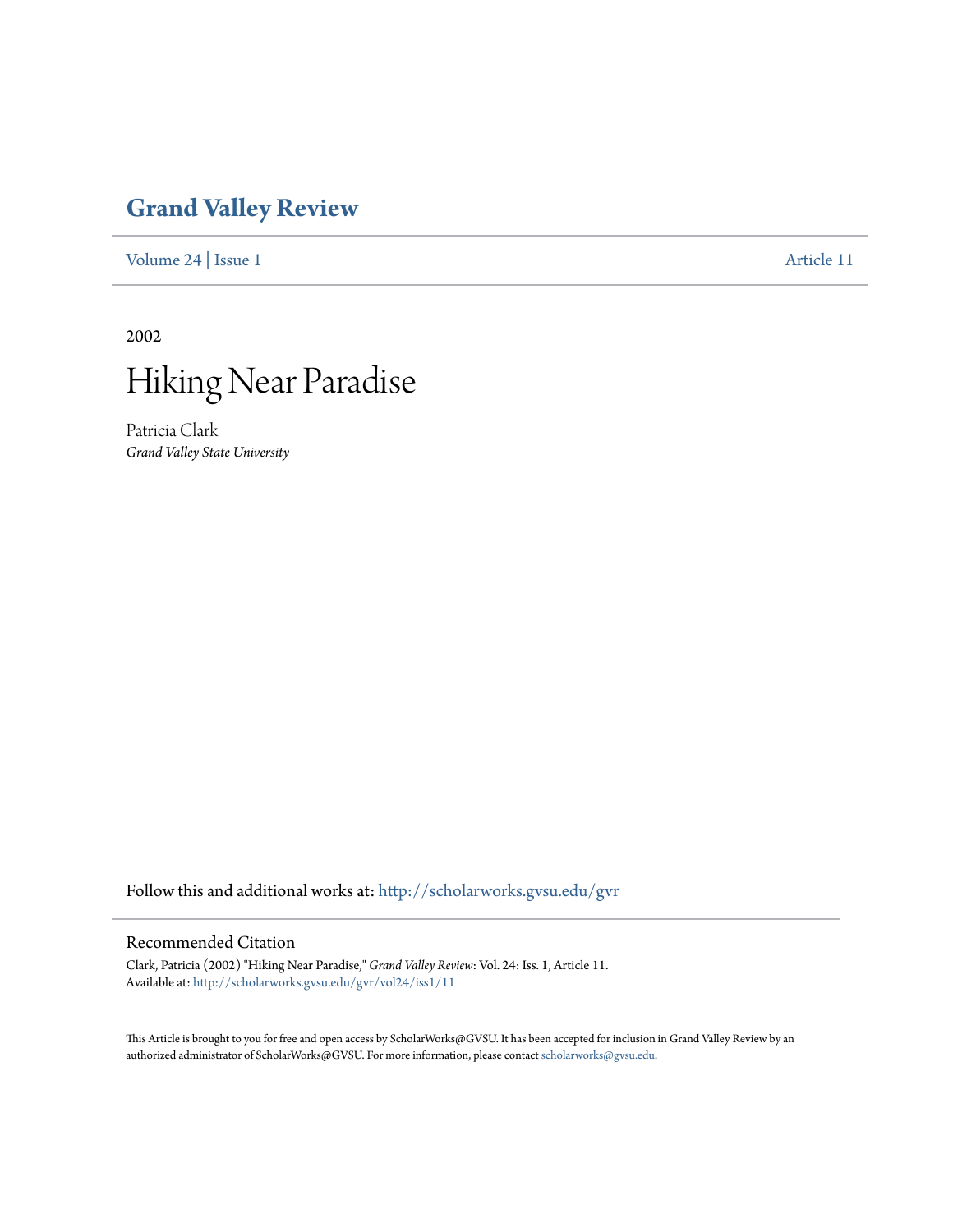## **Hiking Near Paradise**

Near Paradise Pass, where the icy solitary stream sent up vapors, I rounded a bend and my heart thumped a beat to find him down, prone in the road, his head pillowed on one arm where he lay smoking. It was the only time I went off alone with him, overnight, the firs sighing overhead as we trudged along an old logging road. His eyes opened. when I got close, and he simply said, "Reach into my pocket." I never felt as shy with him as I did then, fumbling at my father's jacket, its lint-lined plaid pocket. A gray-brown whiskered fieldmouse hid there, trembling and squeaking like a bedspring. When I asked he said, "No, you can't bring it home." Two gentle natures, the mouse's and his, how I still think of them napping heart-to-heart a few minutes there before I came along. I released it away from the stream, the road, far from any dangers I could imagine, near a half-rotted nurse-log carpeted by moss. It disappeared so fast that my hands never seemed to have cupped or held it, never reached into his pocket that long-ago day. the deserted road impossible to find now, overgrown and gone.